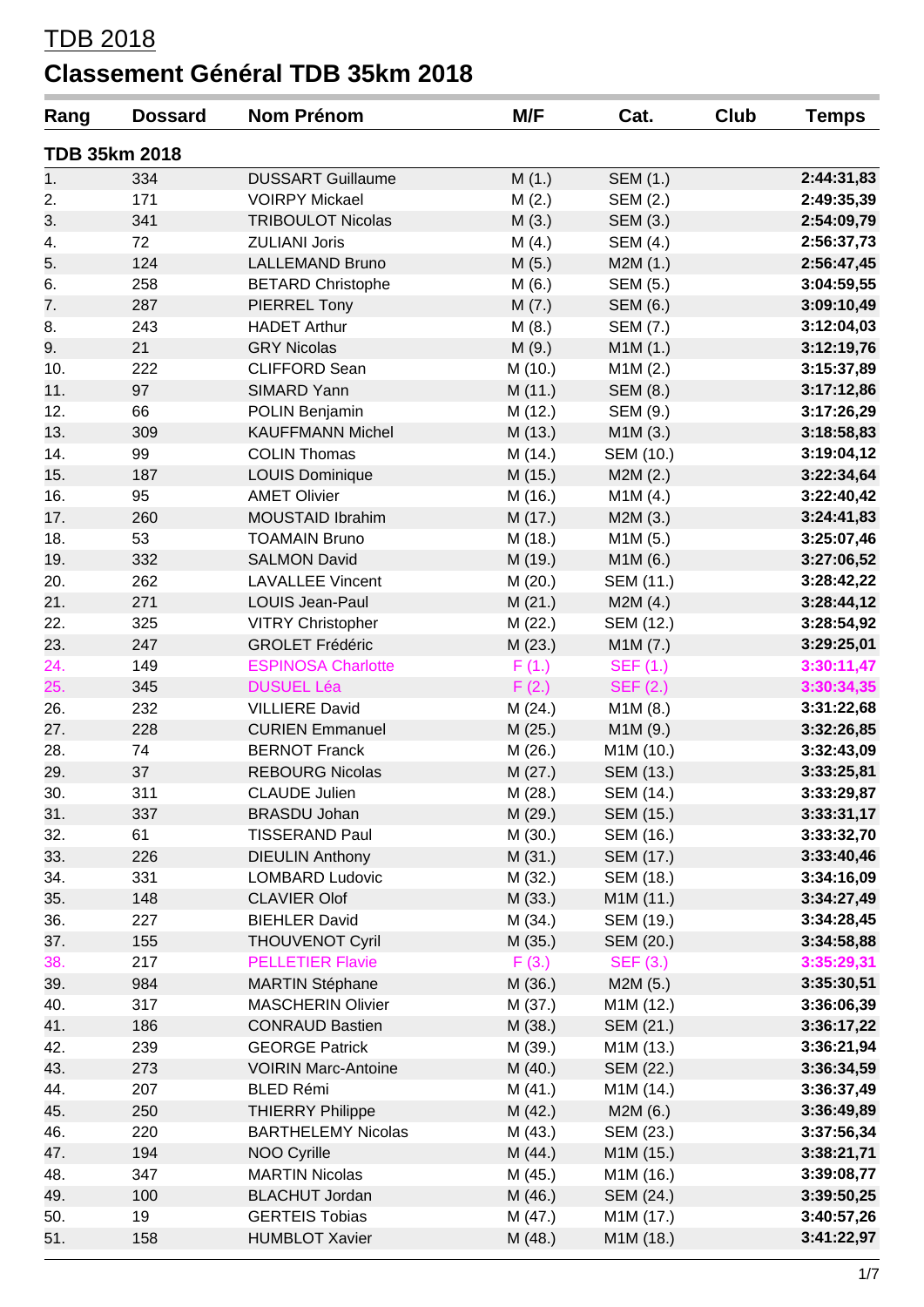| Rang | <b>Dossard</b> | Nom Prénom                   | M/F     | Cat.             | <b>Club</b> | <b>Temps</b> |
|------|----------------|------------------------------|---------|------------------|-------------|--------------|
| 52.  | 211            | <b>DROXLER Gerome</b>        | M (49.) | M1M (19.)        |             | 3:41:25,92   |
| 53.  | 145            | <b>BOURGON Damien</b>        | M(50.)  | SEM (25.)        |             | 3:42:53,61   |
| 54.  | 324            | <b>AUBERT Florent</b>        | M(51.)  | M1M (20.)        |             | 3:44:12,55   |
| 55.  | 292            | <b>MAUGENDRE Richard</b>     | M(52.)  | M1M (21.)        |             | 3:44:19,03   |
| 56.  | 159            | <b>BARTHELEMY Christophe</b> | M(53.)  | M1M (22.)        |             | 3:44:32,64   |
| 57.  | 329            | <b>MARTIN Samuel</b>         | M(54.)  | M1M (23.)        |             | 3:45:18,85   |
| 58.  | 109            | <b>DRILLON Robin</b>         | M (55.) | SEM (26.)        |             | 3:45:26,01   |
| 59.  | 193            | <b>PERRY Flavien</b>         | M (56.) | SEM (27.)        |             | 3:46:29,45   |
| 60.  | 180            | PRIEUR Benjamin              | M (57.) | SEM (28.)        |             | 3:46:58,74   |
| 61.  | 257            | <b>GUENOT Laurent</b>        | M (58.) | M1M (24.)        |             | 3:47:13,90   |
| 62.  | 234            | <b>DIETZ Stephane</b>        | M (59.) | M1M (25.)        |             | 3:47:21,32   |
| 63.  | 18             | <b>COLLILIEUX Gerome</b>     | M(60.)  | SEM (29.)        |             | 3:47:42,78   |
| 64.  | 83             | <b>POLIN Alexis</b>          | M(61.)  | M2M (7.)         |             | 3:47:52,02   |
| 65.  | 130            | <b>BUCKMAN Franck</b>        | M(62.)  | M1M (26.)        |             | 3:47:55,78   |
| 66.  | 157            | <b>HUMBLOT Bertrand</b>      | M (63.) | M1M (27.)        |             | 3:48:04,52   |
| 67.  | 48             | <b>VALENTIN William</b>      | M(64.)  | M2M (8.)         |             | 3:48:13,58   |
| 68.  | 81             | <b>HAUTY Eddy</b>            | M (65.) | M1M (28.)        |             | 3:48:17,51   |
| 69.  | 335            | <b>CONRAUD Régis</b>         | M(66.)  | M1M (29.)        |             | 3:48:18,10   |
| 70.  | 188            | <b>CAPON Fabien</b>          | M (67.) | M1M (30.)        |             | 3:49:42,04   |
| 71.  | 225            | <b>MORCHE Alfred</b>         | M(68.)  | SEM (30.)        |             | 3:49:49,09   |
| 72.  | 128            | <b>MENIGOZ David</b>         | M (69.) | M1M (31.)        |             | 3:51:47,46   |
| 73.  | 202            | <b>KIEKEN David</b>          | M(70.)  | M1M (32.)        |             | 3:51:49,88   |
| 74.  | 328            | <b>BASTIEN Gaetan</b>        | M(71.)  | SEM (31.)        |             | 3:51:53,19   |
| 75.  | 111            | <b>CADET Clement</b>         | M (72.) | SEM (32.)        |             | 3:52:09,56   |
| 76.  | 147            | QUEIROZ Marc                 | M (73.) | M1M (33.)        |             | 3:52:27,40   |
| 77.  | 151            | <b>MITKO Philippe</b>        | M (74.) | SEM (33.)        |             | 3:52:39,75   |
| 78.  | 73             | <b>FILLATRE Grégory</b>      | M (75.) | SEM (34.)        |             | 3:52:47,72   |
| 79.  | 304            | PIACENZA Cédric              | M (76.) | SEM (35.)        |             | 3:52:48,22   |
| 80.  | 103            | PIANEZZE Thierry             | M (77.) | M3M (1.)         |             | 3:53:22,37   |
| 81.  | 252            | <b>FORLAI Simon</b>          | M (78.) | SEM (36.)        |             | 3:53:52,77   |
| 82.  | 231            | <b>BOIRON Matheo</b>         | M (79.) | <b>ESPM (1.)</b> |             | 3:54:56,91   |
| 83.  | 248            | <b>AUBRY William</b>         | M (80.) | M2M (9.)         |             | 3:55:06,97   |
| 84.  | 90             | <b>FALLACARA Vincent</b>     | M(81.)  | M1M (34.)        |             | 3:55:27,05   |
| 85.  | 349            | <b>CHALANDRE Cedric</b>      | M (82.) | SEM (37.)        |             | 3:55:32,67   |
| 86.  | 283            | <b>BONNARD Grégory</b>       | M (83.) | SEM (38.)        |             | 3:55:45,78   |
| 87.  | 290            | <b>LAMONTAGNE Yanny</b>      | M (84.) | SEM (39.)        |             | 3:56:32,32   |
| 88.  | 110            | <b>PERRIN Jean-Michel</b>    | M (85.) | M3M (2.)         |             | 3:56:33,75   |
| 89.  | 146            | <b>GODEY Pauline</b>         | F(4.)   | <b>SEF (4.)</b>  |             | 3:56:39,92   |
| 90.  | 294            | <b>TOCUT Jerome</b>          | M (86.) | SEM (40.)        |             | 3:57:34,63   |
| 91.  | 177            | <b>TOUBLANC Antoine</b>      | M (87.) | SEM (41.)        |             | 3:57:56,12   |
| 92.  | 314            | <b>MATHEY Julien</b>         | M (88.) | SEM (42.)        |             | 3:58:08,05   |
| 93.  | 336            | MACKOW Sébastien             | M (89.) | M1M (35.)        |             | 3:58:29,19   |
| 94.  | 13             | <b>FERRY Raymond</b>         | M (90.) | M3M (3.)         |             | 3:58:35,65   |
| 95.  | 249            | <b>GIUGGIA Sandro Paolo</b>  | M (91.) | SEM (43.)        |             | 3:58:54,57   |
| 96.  | 198            | <b>HEN Thierry</b>           | M (92.) | M2M (10.)        |             | 3:59:49,67   |
| 97.  | 346            | NICOLAS Michaël              | M (93.) | M1M (36.)        |             | 4:00:04,93   |
| 98.  | 101            | <b>AMET Francois-Xavier</b>  | M (94.) | M1M (37.)        |             | 4:01:15,20   |
| 99.  | 29             | <b>BERNAND Alrick</b>        | M (95.) | SEM (44.)        |             | 4:01:16,96   |
| 100. | 181            | <b>PIERSON Pascal</b>        | M (96.) | M2M (11.)        |             | 4:01:31,58   |
| 101. | 236            | <b>FRANCOIS Cedric</b>       | M (97.) | M1M (38.)        |             | 4:01:43,14   |
| 102. | 256            | <b>BIRINGER Jonathan</b>     | M (98.) | SEM (45.)        |             | 4:01:58,35   |
| 103. | 278            | <b>SCHMITT Sébastien</b>     | M (99.) | <b>ESPM (2.)</b> |             | 4:02:34,98   |
|      |                |                              |         |                  |             |              |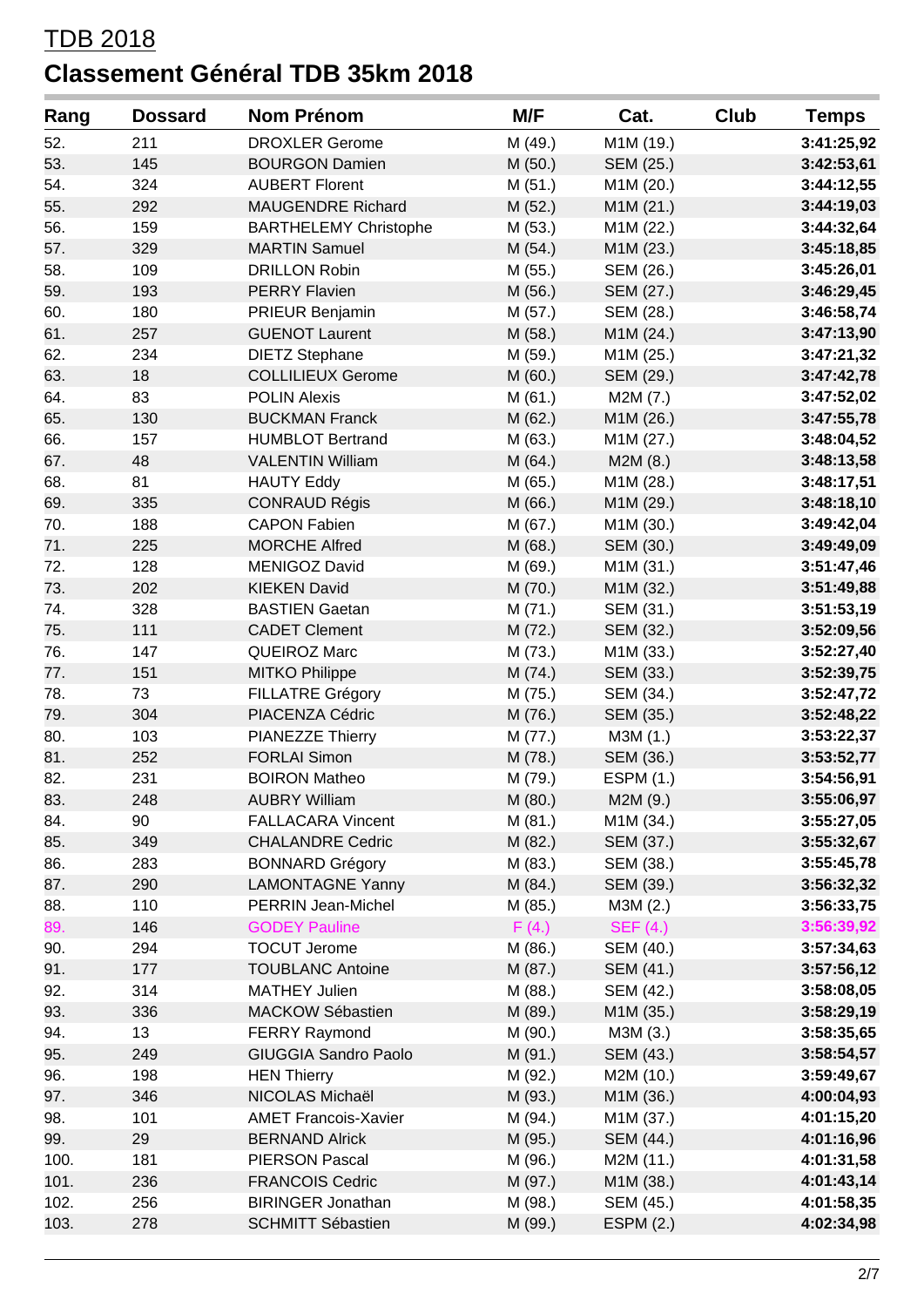| Rang         | <b>Dossard</b> | Nom Prénom                   | M/F      | Cat.            | Club | <b>Temps</b> |
|--------------|----------------|------------------------------|----------|-----------------|------|--------------|
| 104.         | 280            | <b>BAILLET Yannick</b>       | M (100.) | M1M (39.)       |      | 4:03:31,28   |
| 105.         | 296            | <b>RIEHL Philippe</b>        | M (101.) | SEM (46.)       |      | 4:03:31,70   |
| 106.         | 20             | <b>BRACQ Alexandre</b>       | M (102.) | SEM (47.)       |      | 4:03:38,98   |
| 107.         | 89             | <b>BORDE Corinne</b>         | F(5.)    | M1F(1.)         |      | 4:03:47,43   |
| 108.         | 303            | <b>CHOFFE Franck</b>         | M (103.) | M1M (40.)       |      | 4:03:52,49   |
| 109.         | 350            | <b>DEVEAUX Benoit</b>        | M (104.) | SEM (48.)       |      | 4:03:57,09   |
| 110.         | 82             | <b>SPUHLER Audrey</b>        | F(6.)    | M1F(2.)         |      | 4:04:30,03   |
| 111.         | 230            | <b>REMY Christophe</b>       | M (105.) | SEM (49.)       |      | 4:05:22,75   |
| 112.         | 284            | <b>CARVI Martin</b>          | M (106.) | SEM (50.)       |      | 4:05:53,39   |
| 113.         | 286            | <b>MANDEL Etienne</b>        | M (107.) | M1M (41.)       |      | 4:05:54,62   |
| 114.         | 10             | <b>PIERSON Frederic</b>      | M (108.) | SEM (51.)       |      | 4:06:33,79   |
| 115.         | 69             | <b>MARLIN Martial</b>        | M (109.) | M1M (42.)       |      | 4:06:35,24   |
| 116.         | 31             | VAPPEREAU Christophe         | M (110.) | M2M (12.)       |      | 4:06:37,53   |
| 117.         | 213            | <b>CHARVET Jerome</b>        | M (111.) | M1M (43.)       |      | 4:07:07,72   |
| 118.         | 190            | <b>CONRAUD Joel</b>          | M (112.) | M2M (13.)       |      | 4:07:58,56   |
| 119.         | 196            | <b>CORDA Julien</b>          | M (113.) | SEM (52.)       |      | 4:08:00,30   |
| 120.         | 79             | <b>PERNIN David</b>          | M (114.) | M1M (44.)       |      | 4:08:18,19   |
| 121.         | 308            | <b>LABOURE Michel</b>        | M (115.) | M2M (14.)       |      | 4:08:57,69   |
| 122.         | 120            | ROUSSEL Julien               | M (116.) | SEM (53.)       |      | 4:09:21,34   |
| 123.         | 113            | QUESTE Loïc                  | M (117.) | M1M (45.)       |      | 4:09:39,57   |
| 124.         | 25             | <b>BUREL Fabien</b>          | M (118.) | M1M (46.)       |      | 4:10:03,29   |
| 125.         | 84             | <b>GARBACZ Jerome</b>        | M (119.) | M1M (47.)       |      | 4:10:10,51   |
| 126.         | 143            | <b>BALLAND Frederic</b>      | M (120.) | M1M (48.)       |      | 4:10:18,63   |
| 127.         | 96             | <b>BARON Ludovic</b>         | M (121.) | SEM (54.)       |      | 4:10:25,49   |
| 128.         | 265            | <b>LETIEC Maxime</b>         | M (122.) | M1M (49.)       |      | 4:10:33,17   |
| 129.         | 172            | LAHEURTE Jean-Louis          | M (123.) | M2M (15.)       |      | 4:11:02,45   |
| 130.         | 27             | RAJTMAJER Vaclav             | M (124.) | SEM (55.)       |      | 4:11:03,72   |
| 131.         | 192            | <b>CHARROY Olivier</b>       | M (125.) | M2M (16.)       |      | 4:11:06,20   |
| 132.         | 168            | <b>NICOLLE Louis</b>         | M (126.) | SEM (56.)       |      | 4:11:19,25   |
| 133.         | 189            | <b>HOUDAYER Philippe</b>     | M (127.) | M1M (50.)       |      | 4:11:30,16   |
| 134.         | 70             | <b>BRANDEBOURG Sebastien</b> | M (128.) | M1M (51.)       |      | 4:11:31,84   |
| 135.         | 219            | <b>JEUNON Audric</b>         | M (129.) | SEM (57.)       |      | 4:12:00,38   |
| 136.         | 49             | <b>DUVAL Eric</b>            | M (130.) | M1M (52.)       |      | 4:12:34,06   |
| 137.         | 166            | <b>ARNOLD Lucien</b>         | M (131.) | SEM (58.)       |      | 4:12:36,65   |
| 138.         | 135            | <b>BERTRAND Renaud</b>       | M (132.) | M1M (53.)       |      | 4:12:44,35   |
| 139.         | 667            | <b>DUCHET Gwendal</b>        | M (133.) | M1M (54.)       |      | 4:13:18,25   |
| 140.         | 221            | <b>WILLIAM Holl</b>          | M (134.) | M1M (55.)       |      | 4:13:25,90   |
| 141.         | 107            | <b>WACKER Jonathan</b>       | M (135.) | SEM (59.)       |      | 4:13:28,56   |
| 142.         | 163            | <b>ROUGAIBI Laila</b>        | F(7.)    | <b>SEF (5.)</b> |      | 4:13:38,31   |
| 143.         | 224            | STIEHR Joachim               | M (136.) | M1M (56.)       |      | 4:13:38,37   |
| 144.         | 255            | <b>MATHIEU Charles</b>       |          | SEM (60.)       |      | 4:14:32,73   |
| 145.         |                | <b>VOLFF Nicolas</b>         | M (137.) |                 |      |              |
|              | 80<br>87       |                              | M (138.) | SEM (61.)       |      | 4:14:34,07   |
| 146.         |                | <b>DELAMARRE Grégory</b>     | M (139.) | SEM (62.)       |      | 4:14:34,37   |
| 147.<br>148. | 320            | <b>GROJEAN Marc</b>          | M (140.) | M1M (57.)       |      | 4:14:37,67   |
|              | 315            | <b>DISPOT Laurent</b>        | M (141.) | M2M (17.)       |      | 4:14:44,02   |
| 149.         | 44             | <b>SCHWEGER Wilfried</b>     | M (142.) | SEM (63.)       |      | 4:15:06,79   |
| 150.         | 43             | <b>ARTERO Philippe</b>       | M (143.) | M1M (58.)       |      | 4:15:22,85   |
| 151.         | $\mathbf{1}$   | ROUSSEL William              | M (144.) | M1M (59.)       |      | 4:16:07,13   |
| 152.         | 118            | MONNE Jerome                 | M (145.) | SEM (64.)       |      | 4:16:10,69   |
| 153.         | 263            | HARROUE Jean Luc             | M (146.) | M2M (18.)       |      | 4:16:24,44   |
| 154.         | 14             | <b>BEAUDOT Sebastien</b>     | M (147.) | M1M (60.)       |      | 4:16:38,77   |
| 155.         | 183            | <b>CISTERNINO Frederic</b>   | M (148.) | M1M (61.)       |      | 4:16:40,53   |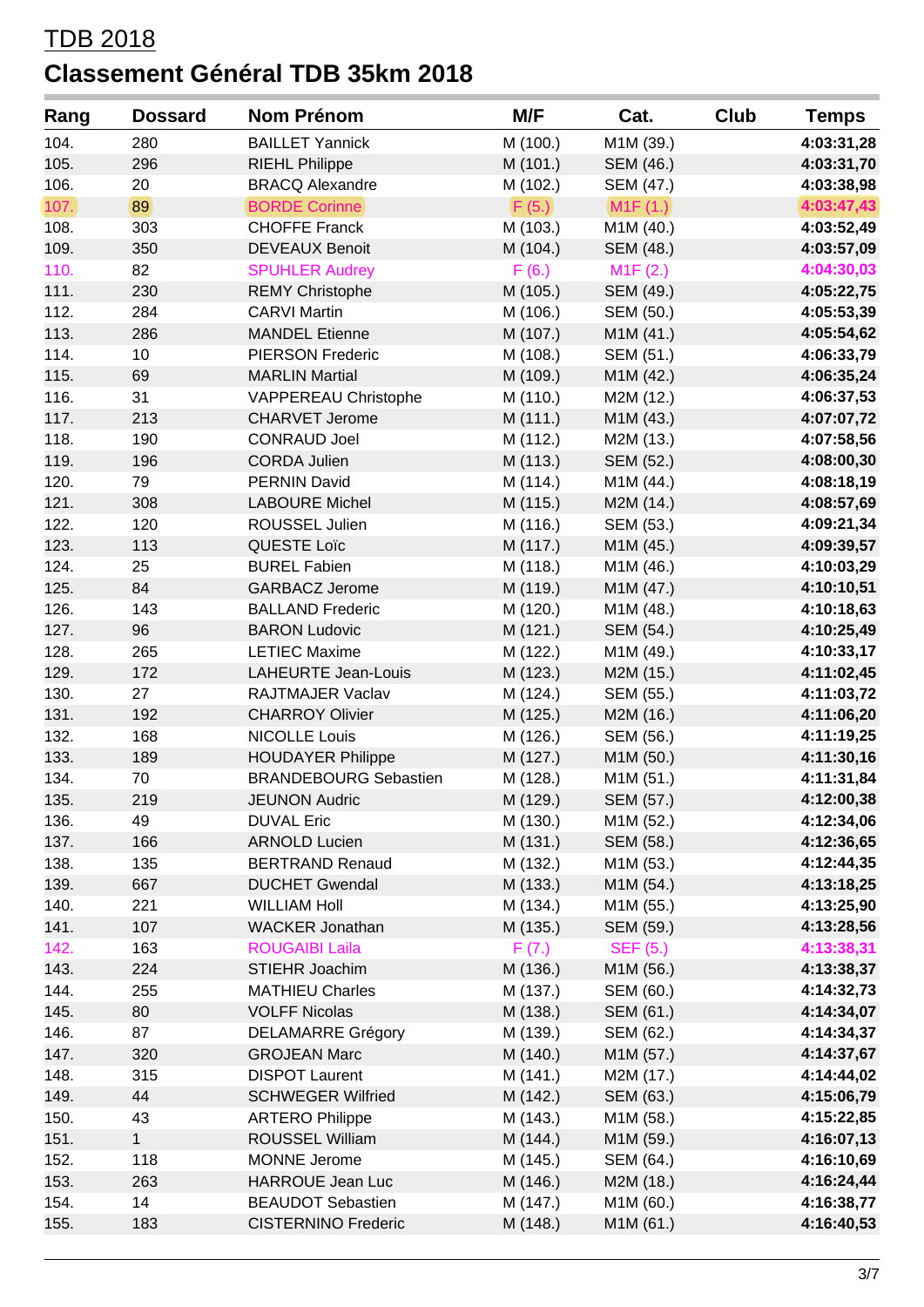| Rang | <b>Dossard</b> | Nom Prénom                   | M/F                  | Cat.            | <b>Club</b> | <b>Temps</b> |
|------|----------------|------------------------------|----------------------|-----------------|-------------|--------------|
| 156. | 4              | <b>GUILLAUME Renaud</b>      | M (149.)             | SEM (65.)       |             | 4:16:58,12   |
| 157. | 240            | <b>GIUGGIA Alain</b>         | M (150.)             | M2M (19.)       |             | 4:17:02,60   |
| 158. | 141            | <b>MATHIEU Bruno</b>         | M (151.)             | M1M (62.)       |             | 4:17:15,95   |
| 159. | 215            | <b>CLAUDE Jean-Noel</b>      | M (152.)             | M3M (4.)        |             | 4:17:26,44   |
| 160. | 259            | <b>BARBE Gregorie</b>        | M (153.)             | SEM (66.)       |             | 4:17:30,92   |
| 161. | 93             | LÔ Jérôme                    | M (154.)             | M1M (63.)       |             | 4:17:46,39   |
| 162. | 167            | <b>FURGAUT Jean Baptiste</b> | M (155.)             | SEM (67.)       |             | 4:18:07,84   |
| 163. | 267            | PHILIPPS Christophe          | M (156.)             | M1M (64.)       |             | 4:18:25,52   |
| 164. | 42             | <b>GOASDOUE Josselin</b>     | M (157.)             | M1M (65.)       |             | 4:18:41,21   |
| 165. | 28             | FELTZ Jean-Benoît            | M (158.)             | M1M (66.)       |             | 4:19:05,75   |
| 166. | 12             | <b>FIEY Sebastien</b>        | M (159.)             | M1M (67.)       |             | 4:20:15,17   |
| 167. | 88             | <b>GUERIOT Fabrice</b>       | M (160.)             | M1M (68.)       |             | 4:20:21,60   |
| 168. | 127            | <b>DUDOT Gregory</b>         | M (161.)             | SEM (68.)       |             | 4:20:22,27   |
| 169. | 52             | <b>HUMBERT Arnaud</b>        | M (162.)             | SEM (69.)       |             | 4:22:00,26   |
| 170. | 134            | <b>DIHA Camel</b>            | M (163.)             | M2M (20.)       |             | 4:22:08,12   |
| 171. | 54             | <b>GORGES Christian</b>      | M (164.)             | M1M (69.)       |             | 4:22:08,54   |
| 172. | 40             | <b>CLÉMENT Yannick</b>       | M (165.)             | SEM (70.)       |             | 4:22:22,83   |
| 173. | 195            | <b>ORFI Morad</b>            | M (166.)             | SEM (71.)       |             | 4:22:41,49   |
| 174. | 319            | <b>OUALI Yves</b>            | M (167.)             | M1M (70.)       |             | 4:22:41,63   |
| 175. | 268            | THOUVENOT Alexandre          | M (168.)             | M1M (71.)       |             | 4:22:47,08   |
| 176. | 191            | <b>RICHARD Alexis</b>        | M (169.)             | M2M (21.)       |             | 4:23:37,34   |
| 177. | 50             | <b>ESPONITO Raphael</b>      | M (170.)             | M1M (72.)       |             | 4:25:45,46   |
| 178. | 114            | <b>KRUGMANN Guillaume</b>    | M (171.)             | SEM (72.)       |             | 4:25:45,89   |
| 179. | 108            | <b>GOURY Jessica</b>         | F(8.)                | <b>SEF (6.)</b> |             | 4:25:51,24   |
| 180. | 131            | <b>GIRARDET Philippe</b>     | M (172.)             | M3M (5.)        |             | 4:25:52,80   |
| 181. | 201            | <b>GENVO Yann</b>            | M (173.)             | SEM (73.)       |             | 4:27:48,32   |
| 182. | 98             | <b>BLIN Jean-Christophe</b>  | M (174.)             | M1M (73.)       |             | 4:28:18,32   |
| 183. | 199            | <b>BARTHEL Angélique</b>     | F(9.)                | M1F(3.)         |             | 4:28:38,05   |
| 184. | 23             | <b>PELLETIER Frederic</b>    | M (175.)             | M1M (74.)       |             | 4:28:38,45   |
| 185. | 154            | <b>GUERIOT Lionel</b>        | M (176.)             | M1M (75.)       |             | 4:29:12,64   |
| 186. | 156            | <b>HOCHARD Damien</b>        | M (177.)             | SEM (74.)       |             | 4:30:07,37   |
| 187. | 162            | <b>GUILLEMIN Bruno</b>       | M (178.)             | M2M (22.)       |             | 4:30:19,08   |
| 188. | 176            | <b>ANTOINE Maxime</b>        | M (179.)             | SEM (75.)       |             | 4:30:47,92   |
| 189. | 56             | <b>HESTIN Lionel</b>         | M (180.)             | SEM (76.)       |             | 4:30:48,34   |
| 190. | 175            | <b>LAURENT Pascal</b>        | M (181.)             | M1M (76.)       |             | 4:31:16,81   |
| 191. | 36             | <b>HAMLAOUI Smain</b>        |                      | SEM (77.)       |             | 4:31:32,92   |
| 192. | 63             | <b>TOUSCH Christophe</b>     | M (182.)<br>M (183.) | M2M (23.)       |             | 4:31:38,00   |
| 193. | 64             | <b>TOUSCH Corinne</b>        | F(10.)               | M1F(4.)         |             | 4:31:38,03   |
| 194. | 246            | <b>LOYEN Marco</b>           | M (184.)             | SEM (78.)       |             |              |
| 195. | 205            | <b>LAURENT Etienne</b>       |                      | M1M (77.)       |             | 4:32:17,66   |
|      |                |                              | M (185.)             |                 |             | 4:32:57,57   |
| 196. | 115            | <b>HEYSER Laurent</b>        | M (186.)             | M1M (78.)       |             | 4:33:16,46   |
| 197. | 254            | <b>SCHREINER Rudy</b>        | M (187.)             | SEM (79.)       |             | 4:33:40,35   |
| 198. | 344            | <b>WOURMS Martine</b>        | F(11.)               | M3F (1.)        |             | 4:33:44,22   |
| 199. | 274            | <b>MOUGENOT Aline</b>        | F(12.)               | <b>SEF (7.)</b> |             | 4:33:45,03   |
| 200. | 279            | <b>BILLON Xavier</b>         | M (188.)             | M1M (79.)       |             | 4:33:48,65   |
| 201. | 150            | <b>DADOLLE Olivier</b>       | M (189.)             | M1M (80.)       |             | 4:34:05,04   |
| 202. | 121            | <b>DERLON Didier</b>         | M (190.)             | M2M (24.)       |             | 4:34:37,26   |
| 203. | 305            | <b>HILD Mathieu</b>          | M (191.)             | M1M (81.)       |             | 4:34:40,72   |
| 204. | 34             | <b>COUROUVE Vincent</b>      | M (192.)             | M1M (82.)       |             | 4:35:16,35   |
| 205. | 333            | <b>PLEYNET Brice</b>         | M (193.)             | M1M (83.)       |             | 4:35:36,79   |
| 206. | 1898           | <b>MOUTH Delphine</b>        | F(13.)               | M1F(5.)         |             | 4:36:12,41   |
| 207. | 112            | <b>BRAUN Michael</b>         | M (194.)             | M1M (84.)       |             | 4:36:18,90   |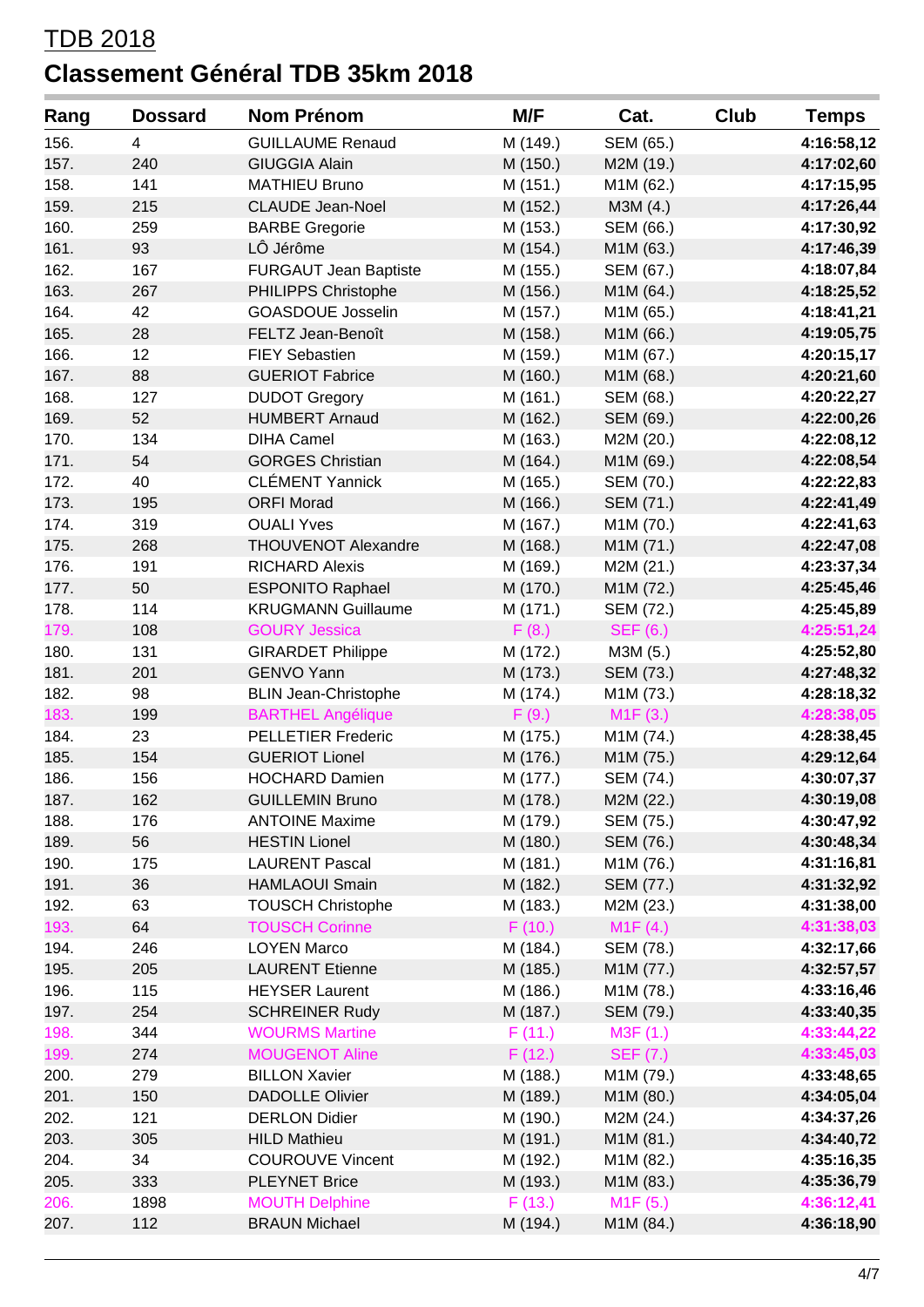| 208.<br>269<br><b>ROCHET Vincent</b><br>M (195.)<br>SEM (80.)<br>M2F(1.)<br>223<br><b>KOEHLER Sylvie</b><br>F(14.)<br>209.<br>210.<br>229<br>RODRIGUES Jean-Christophe<br>M (196.)<br>M2M (25.)<br>211.<br>197<br><b>VOINSON Julien</b><br>M (197.)<br>M1M (85.)<br>212.<br>F(15.)<br>285<br><b>WRZOSEK Jessica</b><br><b>SEF (8.)</b><br>213.<br>39<br><b>GEORGES Jygo!</b><br>M1M (86.)<br>M (198.)<br>214.<br>51<br><b>HINSINGER Brice</b><br>SEM (81.)<br>M (199.)<br>91<br>215.<br><b>LECOANET Kevin</b><br>M (200.)<br>SEM (82.)<br>216.<br>60<br><b>CAPARROS Benoit</b><br>M (201.)<br>M1M (87.)<br>217.<br>47<br><b>GORGET Michael</b><br>M (202.)<br>M1M (88.)<br>218.<br>343<br><b>BOURGOIN Nicolas</b><br>M (203.)<br>SEM (83.)<br>316<br>219.<br><b>WISSEMBERG François</b><br>M (204.)<br>M2M (26.)<br>220.<br>17<br><b>BAYEUL Gerald</b><br>M (205.)<br>M1M (89.)<br>221.<br><b>GALLAND Lydie</b><br>F(16.)<br>M2F(2.)<br>78<br>206<br>222.<br><b>DAMAS Joel</b><br>M (206.)<br>M3M (6.)<br>302<br>223.<br><b>VIVIER Jonathan</b><br>M (207.)<br>SEM (84.)<br>340<br>4:43:43,71<br>224.<br><b>POTOSKI Cindy</b><br>F(17.)<br><b>SEF (9.)</b><br>POTOSKI Josef<br>225.<br>339<br>M1M (90.)<br>M (208.)<br>226.<br>276<br><b>DENIZOT Jeanjacques</b><br>M (209.)<br>M1M (91.)<br>227.<br>200<br><b>MULLER Sebastien</b><br>M (210.)<br>M1M (92.)<br>228.<br><b>GUTH Olivier</b><br>M2M (27.)<br>5<br>M(211.)<br>229.<br>322<br><b>THIRIET Quentin</b><br>M (212.)<br>SEM (85.)<br>139<br>230.<br><b>DEMESY David</b><br>SEM (86.)<br>M (213.)<br>327<br>231.<br><b>WEHRLEN Christell</b><br>F(18.)<br>M1F(6.)<br>PRÉTOT Valentin<br>38<br>232.<br>SEM (87.)<br>M (214.)<br>233.<br>291<br><b>CLAUDE William</b><br>M (215.)<br>M1M (93.)<br>234.<br>8<br><b>REIMLINGER Baptiste</b><br>M (216.)<br>SEM (88.)<br>235.<br>$\overline{7}$<br><b>KLEE Marie-Jo</b><br>F(19.)<br><b>SEF (10.)</b><br>236.<br>11<br>DE ARAUJO Louis Philippe<br>M (217.)<br>SEM (89.)<br>237.<br>214<br><b>JACOBY Frederic</b><br>M1M (94.)<br>M (218.)<br>238.<br>209<br><b>JOUANIQUE Laurent</b><br>M (219.)<br>M1M (95.)<br>106<br><b>SEF (11.)</b><br><b>HUNTZINGER Lucie</b><br>F(20.)<br>239.<br>251<br>240.<br><b>BARBIER Guillaume</b><br>M (220.)<br>SEM (90.)<br>$\overline{2}$<br>241.<br>DESBROSSES Yohan<br>M (221.)<br>SEM (91.)<br>242.<br>310<br><b>LAGARDE Didier</b><br>M (222.)<br>M1M (96.)<br>243.<br>24<br><b>JACOB Cedrick</b><br>M2M (28.)<br>M (223.)<br>244.<br>323<br><b>RENOUARD Patrice</b><br>M (224.)<br>M1M (97.)<br>142<br>245.<br>M (225.)<br><b>WESTRICH Fabien</b><br>M1M (98.)<br>242<br><b>CLAUDON Amelie</b><br>246.<br>F(21.)<br><b>SEF (12.)</b><br>247.<br>241<br><b>ETIENNE Aurelie</b><br>F(22.)<br><b>SEF (13.)</b><br>248.<br>161<br><b>VINCENT Jean Romain</b><br>M (226.)<br>M1M (99.)<br>132<br><b>BONAT Angelique</b><br>F(23.)<br>M1F (7.)<br>249.<br><b>BILQUÉ Alexandre</b><br>182<br>M (227.)<br>M2M (29.)<br>250.<br>251.<br>129<br><b>GROSCLAUDE Rémi</b><br>SEM (92.)<br>M (228.)<br>252.<br>261<br><b>COULON Anthony</b><br>M1M (100.)<br>M (229.)<br>253.<br>65<br><b>BRET Olivier</b><br>M (230.)<br>M1M (101.)<br>254.<br>133<br><b>PERIN Thomas</b><br>M1M (102.)<br>M (231.)<br>255.<br>153<br><b>BOITTE Jean-Yves</b><br>M2M (30.)<br>M (232.)<br><b>BERNOT Gaelle</b><br><b>SEF (14.)</b><br>256.<br>75<br>F(24.)<br>257.<br>245<br><b>ROGER Philippe</b><br>M (233.)<br>M2M (31.)<br>258.<br>94<br><b>BOUILLON Sylvain</b><br>SEM (93.)<br>M (234.)<br>259.<br>45<br><b>BUCHBERGER Frank</b><br>M (235.)<br>SEM (94.) | Rang | <b>Dossard</b> | Nom Prénom | M/F | Cat. | Club | <b>Temps</b> |
|-------------------------------------------------------------------------------------------------------------------------------------------------------------------------------------------------------------------------------------------------------------------------------------------------------------------------------------------------------------------------------------------------------------------------------------------------------------------------------------------------------------------------------------------------------------------------------------------------------------------------------------------------------------------------------------------------------------------------------------------------------------------------------------------------------------------------------------------------------------------------------------------------------------------------------------------------------------------------------------------------------------------------------------------------------------------------------------------------------------------------------------------------------------------------------------------------------------------------------------------------------------------------------------------------------------------------------------------------------------------------------------------------------------------------------------------------------------------------------------------------------------------------------------------------------------------------------------------------------------------------------------------------------------------------------------------------------------------------------------------------------------------------------------------------------------------------------------------------------------------------------------------------------------------------------------------------------------------------------------------------------------------------------------------------------------------------------------------------------------------------------------------------------------------------------------------------------------------------------------------------------------------------------------------------------------------------------------------------------------------------------------------------------------------------------------------------------------------------------------------------------------------------------------------------------------------------------------------------------------------------------------------------------------------------------------------------------------------------------------------------------------------------------------------------------------------------------------------------------------------------------------------------------------------------------------------------------------------------------------------------------------------------------------------------------------------------------------------------------------------------------------------------------------------------------------------------------------------------------------------------------------------------------------------------------------------------------------------------------------------------------------------------------------------------------------------------------------------------------------------------------------------------------------------------------------------------------|------|----------------|------------|-----|------|------|--------------|
|                                                                                                                                                                                                                                                                                                                                                                                                                                                                                                                                                                                                                                                                                                                                                                                                                                                                                                                                                                                                                                                                                                                                                                                                                                                                                                                                                                                                                                                                                                                                                                                                                                                                                                                                                                                                                                                                                                                                                                                                                                                                                                                                                                                                                                                                                                                                                                                                                                                                                                                                                                                                                                                                                                                                                                                                                                                                                                                                                                                                                                                                                                                                                                                                                                                                                                                                                                                                                                                                                                                                                                               |      |                |            |     |      |      | 4:37:19,36   |
|                                                                                                                                                                                                                                                                                                                                                                                                                                                                                                                                                                                                                                                                                                                                                                                                                                                                                                                                                                                                                                                                                                                                                                                                                                                                                                                                                                                                                                                                                                                                                                                                                                                                                                                                                                                                                                                                                                                                                                                                                                                                                                                                                                                                                                                                                                                                                                                                                                                                                                                                                                                                                                                                                                                                                                                                                                                                                                                                                                                                                                                                                                                                                                                                                                                                                                                                                                                                                                                                                                                                                                               |      |                |            |     |      |      | 4:39:08,29   |
|                                                                                                                                                                                                                                                                                                                                                                                                                                                                                                                                                                                                                                                                                                                                                                                                                                                                                                                                                                                                                                                                                                                                                                                                                                                                                                                                                                                                                                                                                                                                                                                                                                                                                                                                                                                                                                                                                                                                                                                                                                                                                                                                                                                                                                                                                                                                                                                                                                                                                                                                                                                                                                                                                                                                                                                                                                                                                                                                                                                                                                                                                                                                                                                                                                                                                                                                                                                                                                                                                                                                                                               |      |                |            |     |      |      | 4:39:10,01   |
|                                                                                                                                                                                                                                                                                                                                                                                                                                                                                                                                                                                                                                                                                                                                                                                                                                                                                                                                                                                                                                                                                                                                                                                                                                                                                                                                                                                                                                                                                                                                                                                                                                                                                                                                                                                                                                                                                                                                                                                                                                                                                                                                                                                                                                                                                                                                                                                                                                                                                                                                                                                                                                                                                                                                                                                                                                                                                                                                                                                                                                                                                                                                                                                                                                                                                                                                                                                                                                                                                                                                                                               |      |                |            |     |      |      | 4:39:36,15   |
|                                                                                                                                                                                                                                                                                                                                                                                                                                                                                                                                                                                                                                                                                                                                                                                                                                                                                                                                                                                                                                                                                                                                                                                                                                                                                                                                                                                                                                                                                                                                                                                                                                                                                                                                                                                                                                                                                                                                                                                                                                                                                                                                                                                                                                                                                                                                                                                                                                                                                                                                                                                                                                                                                                                                                                                                                                                                                                                                                                                                                                                                                                                                                                                                                                                                                                                                                                                                                                                                                                                                                                               |      |                |            |     |      |      | 4:39:59,12   |
|                                                                                                                                                                                                                                                                                                                                                                                                                                                                                                                                                                                                                                                                                                                                                                                                                                                                                                                                                                                                                                                                                                                                                                                                                                                                                                                                                                                                                                                                                                                                                                                                                                                                                                                                                                                                                                                                                                                                                                                                                                                                                                                                                                                                                                                                                                                                                                                                                                                                                                                                                                                                                                                                                                                                                                                                                                                                                                                                                                                                                                                                                                                                                                                                                                                                                                                                                                                                                                                                                                                                                                               |      |                |            |     |      |      | 4:40:01,31   |
|                                                                                                                                                                                                                                                                                                                                                                                                                                                                                                                                                                                                                                                                                                                                                                                                                                                                                                                                                                                                                                                                                                                                                                                                                                                                                                                                                                                                                                                                                                                                                                                                                                                                                                                                                                                                                                                                                                                                                                                                                                                                                                                                                                                                                                                                                                                                                                                                                                                                                                                                                                                                                                                                                                                                                                                                                                                                                                                                                                                                                                                                                                                                                                                                                                                                                                                                                                                                                                                                                                                                                                               |      |                |            |     |      |      | 4:40:02,90   |
|                                                                                                                                                                                                                                                                                                                                                                                                                                                                                                                                                                                                                                                                                                                                                                                                                                                                                                                                                                                                                                                                                                                                                                                                                                                                                                                                                                                                                                                                                                                                                                                                                                                                                                                                                                                                                                                                                                                                                                                                                                                                                                                                                                                                                                                                                                                                                                                                                                                                                                                                                                                                                                                                                                                                                                                                                                                                                                                                                                                                                                                                                                                                                                                                                                                                                                                                                                                                                                                                                                                                                                               |      |                |            |     |      |      | 4:40:08,07   |
|                                                                                                                                                                                                                                                                                                                                                                                                                                                                                                                                                                                                                                                                                                                                                                                                                                                                                                                                                                                                                                                                                                                                                                                                                                                                                                                                                                                                                                                                                                                                                                                                                                                                                                                                                                                                                                                                                                                                                                                                                                                                                                                                                                                                                                                                                                                                                                                                                                                                                                                                                                                                                                                                                                                                                                                                                                                                                                                                                                                                                                                                                                                                                                                                                                                                                                                                                                                                                                                                                                                                                                               |      |                |            |     |      |      | 4:40:42,60   |
|                                                                                                                                                                                                                                                                                                                                                                                                                                                                                                                                                                                                                                                                                                                                                                                                                                                                                                                                                                                                                                                                                                                                                                                                                                                                                                                                                                                                                                                                                                                                                                                                                                                                                                                                                                                                                                                                                                                                                                                                                                                                                                                                                                                                                                                                                                                                                                                                                                                                                                                                                                                                                                                                                                                                                                                                                                                                                                                                                                                                                                                                                                                                                                                                                                                                                                                                                                                                                                                                                                                                                                               |      |                |            |     |      |      | 4:40:49,21   |
|                                                                                                                                                                                                                                                                                                                                                                                                                                                                                                                                                                                                                                                                                                                                                                                                                                                                                                                                                                                                                                                                                                                                                                                                                                                                                                                                                                                                                                                                                                                                                                                                                                                                                                                                                                                                                                                                                                                                                                                                                                                                                                                                                                                                                                                                                                                                                                                                                                                                                                                                                                                                                                                                                                                                                                                                                                                                                                                                                                                                                                                                                                                                                                                                                                                                                                                                                                                                                                                                                                                                                                               |      |                |            |     |      |      | 4:41:24,88   |
|                                                                                                                                                                                                                                                                                                                                                                                                                                                                                                                                                                                                                                                                                                                                                                                                                                                                                                                                                                                                                                                                                                                                                                                                                                                                                                                                                                                                                                                                                                                                                                                                                                                                                                                                                                                                                                                                                                                                                                                                                                                                                                                                                                                                                                                                                                                                                                                                                                                                                                                                                                                                                                                                                                                                                                                                                                                                                                                                                                                                                                                                                                                                                                                                                                                                                                                                                                                                                                                                                                                                                                               |      |                |            |     |      |      | 4:42:32,22   |
|                                                                                                                                                                                                                                                                                                                                                                                                                                                                                                                                                                                                                                                                                                                                                                                                                                                                                                                                                                                                                                                                                                                                                                                                                                                                                                                                                                                                                                                                                                                                                                                                                                                                                                                                                                                                                                                                                                                                                                                                                                                                                                                                                                                                                                                                                                                                                                                                                                                                                                                                                                                                                                                                                                                                                                                                                                                                                                                                                                                                                                                                                                                                                                                                                                                                                                                                                                                                                                                                                                                                                                               |      |                |            |     |      |      | 4:42:56,99   |
|                                                                                                                                                                                                                                                                                                                                                                                                                                                                                                                                                                                                                                                                                                                                                                                                                                                                                                                                                                                                                                                                                                                                                                                                                                                                                                                                                                                                                                                                                                                                                                                                                                                                                                                                                                                                                                                                                                                                                                                                                                                                                                                                                                                                                                                                                                                                                                                                                                                                                                                                                                                                                                                                                                                                                                                                                                                                                                                                                                                                                                                                                                                                                                                                                                                                                                                                                                                                                                                                                                                                                                               |      |                |            |     |      |      | 4:42:57,45   |
|                                                                                                                                                                                                                                                                                                                                                                                                                                                                                                                                                                                                                                                                                                                                                                                                                                                                                                                                                                                                                                                                                                                                                                                                                                                                                                                                                                                                                                                                                                                                                                                                                                                                                                                                                                                                                                                                                                                                                                                                                                                                                                                                                                                                                                                                                                                                                                                                                                                                                                                                                                                                                                                                                                                                                                                                                                                                                                                                                                                                                                                                                                                                                                                                                                                                                                                                                                                                                                                                                                                                                                               |      |                |            |     |      |      | 4:42:58,40   |
|                                                                                                                                                                                                                                                                                                                                                                                                                                                                                                                                                                                                                                                                                                                                                                                                                                                                                                                                                                                                                                                                                                                                                                                                                                                                                                                                                                                                                                                                                                                                                                                                                                                                                                                                                                                                                                                                                                                                                                                                                                                                                                                                                                                                                                                                                                                                                                                                                                                                                                                                                                                                                                                                                                                                                                                                                                                                                                                                                                                                                                                                                                                                                                                                                                                                                                                                                                                                                                                                                                                                                                               |      |                |            |     |      |      | 4:43:02,69   |
|                                                                                                                                                                                                                                                                                                                                                                                                                                                                                                                                                                                                                                                                                                                                                                                                                                                                                                                                                                                                                                                                                                                                                                                                                                                                                                                                                                                                                                                                                                                                                                                                                                                                                                                                                                                                                                                                                                                                                                                                                                                                                                                                                                                                                                                                                                                                                                                                                                                                                                                                                                                                                                                                                                                                                                                                                                                                                                                                                                                                                                                                                                                                                                                                                                                                                                                                                                                                                                                                                                                                                                               |      |                |            |     |      |      |              |
|                                                                                                                                                                                                                                                                                                                                                                                                                                                                                                                                                                                                                                                                                                                                                                                                                                                                                                                                                                                                                                                                                                                                                                                                                                                                                                                                                                                                                                                                                                                                                                                                                                                                                                                                                                                                                                                                                                                                                                                                                                                                                                                                                                                                                                                                                                                                                                                                                                                                                                                                                                                                                                                                                                                                                                                                                                                                                                                                                                                                                                                                                                                                                                                                                                                                                                                                                                                                                                                                                                                                                                               |      |                |            |     |      |      | 4:43:46,03   |
|                                                                                                                                                                                                                                                                                                                                                                                                                                                                                                                                                                                                                                                                                                                                                                                                                                                                                                                                                                                                                                                                                                                                                                                                                                                                                                                                                                                                                                                                                                                                                                                                                                                                                                                                                                                                                                                                                                                                                                                                                                                                                                                                                                                                                                                                                                                                                                                                                                                                                                                                                                                                                                                                                                                                                                                                                                                                                                                                                                                                                                                                                                                                                                                                                                                                                                                                                                                                                                                                                                                                                                               |      |                |            |     |      |      | 4:43:46,39   |
|                                                                                                                                                                                                                                                                                                                                                                                                                                                                                                                                                                                                                                                                                                                                                                                                                                                                                                                                                                                                                                                                                                                                                                                                                                                                                                                                                                                                                                                                                                                                                                                                                                                                                                                                                                                                                                                                                                                                                                                                                                                                                                                                                                                                                                                                                                                                                                                                                                                                                                                                                                                                                                                                                                                                                                                                                                                                                                                                                                                                                                                                                                                                                                                                                                                                                                                                                                                                                                                                                                                                                                               |      |                |            |     |      |      | 4:44:40,29   |
|                                                                                                                                                                                                                                                                                                                                                                                                                                                                                                                                                                                                                                                                                                                                                                                                                                                                                                                                                                                                                                                                                                                                                                                                                                                                                                                                                                                                                                                                                                                                                                                                                                                                                                                                                                                                                                                                                                                                                                                                                                                                                                                                                                                                                                                                                                                                                                                                                                                                                                                                                                                                                                                                                                                                                                                                                                                                                                                                                                                                                                                                                                                                                                                                                                                                                                                                                                                                                                                                                                                                                                               |      |                |            |     |      |      | 4:45:56,59   |
|                                                                                                                                                                                                                                                                                                                                                                                                                                                                                                                                                                                                                                                                                                                                                                                                                                                                                                                                                                                                                                                                                                                                                                                                                                                                                                                                                                                                                                                                                                                                                                                                                                                                                                                                                                                                                                                                                                                                                                                                                                                                                                                                                                                                                                                                                                                                                                                                                                                                                                                                                                                                                                                                                                                                                                                                                                                                                                                                                                                                                                                                                                                                                                                                                                                                                                                                                                                                                                                                                                                                                                               |      |                |            |     |      |      | 4:46:38,00   |
|                                                                                                                                                                                                                                                                                                                                                                                                                                                                                                                                                                                                                                                                                                                                                                                                                                                                                                                                                                                                                                                                                                                                                                                                                                                                                                                                                                                                                                                                                                                                                                                                                                                                                                                                                                                                                                                                                                                                                                                                                                                                                                                                                                                                                                                                                                                                                                                                                                                                                                                                                                                                                                                                                                                                                                                                                                                                                                                                                                                                                                                                                                                                                                                                                                                                                                                                                                                                                                                                                                                                                                               |      |                |            |     |      |      | 4:47:18,48   |
|                                                                                                                                                                                                                                                                                                                                                                                                                                                                                                                                                                                                                                                                                                                                                                                                                                                                                                                                                                                                                                                                                                                                                                                                                                                                                                                                                                                                                                                                                                                                                                                                                                                                                                                                                                                                                                                                                                                                                                                                                                                                                                                                                                                                                                                                                                                                                                                                                                                                                                                                                                                                                                                                                                                                                                                                                                                                                                                                                                                                                                                                                                                                                                                                                                                                                                                                                                                                                                                                                                                                                                               |      |                |            |     |      |      | 4:47:41,72   |
|                                                                                                                                                                                                                                                                                                                                                                                                                                                                                                                                                                                                                                                                                                                                                                                                                                                                                                                                                                                                                                                                                                                                                                                                                                                                                                                                                                                                                                                                                                                                                                                                                                                                                                                                                                                                                                                                                                                                                                                                                                                                                                                                                                                                                                                                                                                                                                                                                                                                                                                                                                                                                                                                                                                                                                                                                                                                                                                                                                                                                                                                                                                                                                                                                                                                                                                                                                                                                                                                                                                                                                               |      |                |            |     |      |      | 4:47:44,06   |
|                                                                                                                                                                                                                                                                                                                                                                                                                                                                                                                                                                                                                                                                                                                                                                                                                                                                                                                                                                                                                                                                                                                                                                                                                                                                                                                                                                                                                                                                                                                                                                                                                                                                                                                                                                                                                                                                                                                                                                                                                                                                                                                                                                                                                                                                                                                                                                                                                                                                                                                                                                                                                                                                                                                                                                                                                                                                                                                                                                                                                                                                                                                                                                                                                                                                                                                                                                                                                                                                                                                                                                               |      |                |            |     |      |      | 4:47:46,00   |
|                                                                                                                                                                                                                                                                                                                                                                                                                                                                                                                                                                                                                                                                                                                                                                                                                                                                                                                                                                                                                                                                                                                                                                                                                                                                                                                                                                                                                                                                                                                                                                                                                                                                                                                                                                                                                                                                                                                                                                                                                                                                                                                                                                                                                                                                                                                                                                                                                                                                                                                                                                                                                                                                                                                                                                                                                                                                                                                                                                                                                                                                                                                                                                                                                                                                                                                                                                                                                                                                                                                                                                               |      |                |            |     |      |      | 4:47:53,90   |
|                                                                                                                                                                                                                                                                                                                                                                                                                                                                                                                                                                                                                                                                                                                                                                                                                                                                                                                                                                                                                                                                                                                                                                                                                                                                                                                                                                                                                                                                                                                                                                                                                                                                                                                                                                                                                                                                                                                                                                                                                                                                                                                                                                                                                                                                                                                                                                                                                                                                                                                                                                                                                                                                                                                                                                                                                                                                                                                                                                                                                                                                                                                                                                                                                                                                                                                                                                                                                                                                                                                                                                               |      |                |            |     |      |      | 4:47:54,22   |
|                                                                                                                                                                                                                                                                                                                                                                                                                                                                                                                                                                                                                                                                                                                                                                                                                                                                                                                                                                                                                                                                                                                                                                                                                                                                                                                                                                                                                                                                                                                                                                                                                                                                                                                                                                                                                                                                                                                                                                                                                                                                                                                                                                                                                                                                                                                                                                                                                                                                                                                                                                                                                                                                                                                                                                                                                                                                                                                                                                                                                                                                                                                                                                                                                                                                                                                                                                                                                                                                                                                                                                               |      |                |            |     |      |      | 4:48:16,32   |
|                                                                                                                                                                                                                                                                                                                                                                                                                                                                                                                                                                                                                                                                                                                                                                                                                                                                                                                                                                                                                                                                                                                                                                                                                                                                                                                                                                                                                                                                                                                                                                                                                                                                                                                                                                                                                                                                                                                                                                                                                                                                                                                                                                                                                                                                                                                                                                                                                                                                                                                                                                                                                                                                                                                                                                                                                                                                                                                                                                                                                                                                                                                                                                                                                                                                                                                                                                                                                                                                                                                                                                               |      |                |            |     |      |      | 4:48:20,41   |
|                                                                                                                                                                                                                                                                                                                                                                                                                                                                                                                                                                                                                                                                                                                                                                                                                                                                                                                                                                                                                                                                                                                                                                                                                                                                                                                                                                                                                                                                                                                                                                                                                                                                                                                                                                                                                                                                                                                                                                                                                                                                                                                                                                                                                                                                                                                                                                                                                                                                                                                                                                                                                                                                                                                                                                                                                                                                                                                                                                                                                                                                                                                                                                                                                                                                                                                                                                                                                                                                                                                                                                               |      |                |            |     |      |      | 4:49:23,68   |
|                                                                                                                                                                                                                                                                                                                                                                                                                                                                                                                                                                                                                                                                                                                                                                                                                                                                                                                                                                                                                                                                                                                                                                                                                                                                                                                                                                                                                                                                                                                                                                                                                                                                                                                                                                                                                                                                                                                                                                                                                                                                                                                                                                                                                                                                                                                                                                                                                                                                                                                                                                                                                                                                                                                                                                                                                                                                                                                                                                                                                                                                                                                                                                                                                                                                                                                                                                                                                                                                                                                                                                               |      |                |            |     |      |      | 4:50:50,79   |
|                                                                                                                                                                                                                                                                                                                                                                                                                                                                                                                                                                                                                                                                                                                                                                                                                                                                                                                                                                                                                                                                                                                                                                                                                                                                                                                                                                                                                                                                                                                                                                                                                                                                                                                                                                                                                                                                                                                                                                                                                                                                                                                                                                                                                                                                                                                                                                                                                                                                                                                                                                                                                                                                                                                                                                                                                                                                                                                                                                                                                                                                                                                                                                                                                                                                                                                                                                                                                                                                                                                                                                               |      |                |            |     |      |      | 4:51:02,03   |
|                                                                                                                                                                                                                                                                                                                                                                                                                                                                                                                                                                                                                                                                                                                                                                                                                                                                                                                                                                                                                                                                                                                                                                                                                                                                                                                                                                                                                                                                                                                                                                                                                                                                                                                                                                                                                                                                                                                                                                                                                                                                                                                                                                                                                                                                                                                                                                                                                                                                                                                                                                                                                                                                                                                                                                                                                                                                                                                                                                                                                                                                                                                                                                                                                                                                                                                                                                                                                                                                                                                                                                               |      |                |            |     |      |      | 4:51:11,30   |
|                                                                                                                                                                                                                                                                                                                                                                                                                                                                                                                                                                                                                                                                                                                                                                                                                                                                                                                                                                                                                                                                                                                                                                                                                                                                                                                                                                                                                                                                                                                                                                                                                                                                                                                                                                                                                                                                                                                                                                                                                                                                                                                                                                                                                                                                                                                                                                                                                                                                                                                                                                                                                                                                                                                                                                                                                                                                                                                                                                                                                                                                                                                                                                                                                                                                                                                                                                                                                                                                                                                                                                               |      |                |            |     |      |      | 4:51:33,09   |
|                                                                                                                                                                                                                                                                                                                                                                                                                                                                                                                                                                                                                                                                                                                                                                                                                                                                                                                                                                                                                                                                                                                                                                                                                                                                                                                                                                                                                                                                                                                                                                                                                                                                                                                                                                                                                                                                                                                                                                                                                                                                                                                                                                                                                                                                                                                                                                                                                                                                                                                                                                                                                                                                                                                                                                                                                                                                                                                                                                                                                                                                                                                                                                                                                                                                                                                                                                                                                                                                                                                                                                               |      |                |            |     |      |      | 4:52:20,90   |
|                                                                                                                                                                                                                                                                                                                                                                                                                                                                                                                                                                                                                                                                                                                                                                                                                                                                                                                                                                                                                                                                                                                                                                                                                                                                                                                                                                                                                                                                                                                                                                                                                                                                                                                                                                                                                                                                                                                                                                                                                                                                                                                                                                                                                                                                                                                                                                                                                                                                                                                                                                                                                                                                                                                                                                                                                                                                                                                                                                                                                                                                                                                                                                                                                                                                                                                                                                                                                                                                                                                                                                               |      |                |            |     |      |      | 4:54:18,69   |
|                                                                                                                                                                                                                                                                                                                                                                                                                                                                                                                                                                                                                                                                                                                                                                                                                                                                                                                                                                                                                                                                                                                                                                                                                                                                                                                                                                                                                                                                                                                                                                                                                                                                                                                                                                                                                                                                                                                                                                                                                                                                                                                                                                                                                                                                                                                                                                                                                                                                                                                                                                                                                                                                                                                                                                                                                                                                                                                                                                                                                                                                                                                                                                                                                                                                                                                                                                                                                                                                                                                                                                               |      |                |            |     |      |      | 4:54:20,61   |
|                                                                                                                                                                                                                                                                                                                                                                                                                                                                                                                                                                                                                                                                                                                                                                                                                                                                                                                                                                                                                                                                                                                                                                                                                                                                                                                                                                                                                                                                                                                                                                                                                                                                                                                                                                                                                                                                                                                                                                                                                                                                                                                                                                                                                                                                                                                                                                                                                                                                                                                                                                                                                                                                                                                                                                                                                                                                                                                                                                                                                                                                                                                                                                                                                                                                                                                                                                                                                                                                                                                                                                               |      |                |            |     |      |      | 4:54:53,05   |
|                                                                                                                                                                                                                                                                                                                                                                                                                                                                                                                                                                                                                                                                                                                                                                                                                                                                                                                                                                                                                                                                                                                                                                                                                                                                                                                                                                                                                                                                                                                                                                                                                                                                                                                                                                                                                                                                                                                                                                                                                                                                                                                                                                                                                                                                                                                                                                                                                                                                                                                                                                                                                                                                                                                                                                                                                                                                                                                                                                                                                                                                                                                                                                                                                                                                                                                                                                                                                                                                                                                                                                               |      |                |            |     |      |      | 4:54:54,30   |
|                                                                                                                                                                                                                                                                                                                                                                                                                                                                                                                                                                                                                                                                                                                                                                                                                                                                                                                                                                                                                                                                                                                                                                                                                                                                                                                                                                                                                                                                                                                                                                                                                                                                                                                                                                                                                                                                                                                                                                                                                                                                                                                                                                                                                                                                                                                                                                                                                                                                                                                                                                                                                                                                                                                                                                                                                                                                                                                                                                                                                                                                                                                                                                                                                                                                                                                                                                                                                                                                                                                                                                               |      |                |            |     |      |      | 4:55:07,45   |
|                                                                                                                                                                                                                                                                                                                                                                                                                                                                                                                                                                                                                                                                                                                                                                                                                                                                                                                                                                                                                                                                                                                                                                                                                                                                                                                                                                                                                                                                                                                                                                                                                                                                                                                                                                                                                                                                                                                                                                                                                                                                                                                                                                                                                                                                                                                                                                                                                                                                                                                                                                                                                                                                                                                                                                                                                                                                                                                                                                                                                                                                                                                                                                                                                                                                                                                                                                                                                                                                                                                                                                               |      |                |            |     |      |      | 4:55:11,95   |
|                                                                                                                                                                                                                                                                                                                                                                                                                                                                                                                                                                                                                                                                                                                                                                                                                                                                                                                                                                                                                                                                                                                                                                                                                                                                                                                                                                                                                                                                                                                                                                                                                                                                                                                                                                                                                                                                                                                                                                                                                                                                                                                                                                                                                                                                                                                                                                                                                                                                                                                                                                                                                                                                                                                                                                                                                                                                                                                                                                                                                                                                                                                                                                                                                                                                                                                                                                                                                                                                                                                                                                               |      |                |            |     |      |      | 4:55:21,64   |
|                                                                                                                                                                                                                                                                                                                                                                                                                                                                                                                                                                                                                                                                                                                                                                                                                                                                                                                                                                                                                                                                                                                                                                                                                                                                                                                                                                                                                                                                                                                                                                                                                                                                                                                                                                                                                                                                                                                                                                                                                                                                                                                                                                                                                                                                                                                                                                                                                                                                                                                                                                                                                                                                                                                                                                                                                                                                                                                                                                                                                                                                                                                                                                                                                                                                                                                                                                                                                                                                                                                                                                               |      |                |            |     |      |      | 4:55:38,45   |
|                                                                                                                                                                                                                                                                                                                                                                                                                                                                                                                                                                                                                                                                                                                                                                                                                                                                                                                                                                                                                                                                                                                                                                                                                                                                                                                                                                                                                                                                                                                                                                                                                                                                                                                                                                                                                                                                                                                                                                                                                                                                                                                                                                                                                                                                                                                                                                                                                                                                                                                                                                                                                                                                                                                                                                                                                                                                                                                                                                                                                                                                                                                                                                                                                                                                                                                                                                                                                                                                                                                                                                               |      |                |            |     |      |      | 4:56:05,66   |
|                                                                                                                                                                                                                                                                                                                                                                                                                                                                                                                                                                                                                                                                                                                                                                                                                                                                                                                                                                                                                                                                                                                                                                                                                                                                                                                                                                                                                                                                                                                                                                                                                                                                                                                                                                                                                                                                                                                                                                                                                                                                                                                                                                                                                                                                                                                                                                                                                                                                                                                                                                                                                                                                                                                                                                                                                                                                                                                                                                                                                                                                                                                                                                                                                                                                                                                                                                                                                                                                                                                                                                               |      |                |            |     |      |      | 4:56:50,62   |
|                                                                                                                                                                                                                                                                                                                                                                                                                                                                                                                                                                                                                                                                                                                                                                                                                                                                                                                                                                                                                                                                                                                                                                                                                                                                                                                                                                                                                                                                                                                                                                                                                                                                                                                                                                                                                                                                                                                                                                                                                                                                                                                                                                                                                                                                                                                                                                                                                                                                                                                                                                                                                                                                                                                                                                                                                                                                                                                                                                                                                                                                                                                                                                                                                                                                                                                                                                                                                                                                                                                                                                               |      |                |            |     |      |      | 4:56:51,50   |
|                                                                                                                                                                                                                                                                                                                                                                                                                                                                                                                                                                                                                                                                                                                                                                                                                                                                                                                                                                                                                                                                                                                                                                                                                                                                                                                                                                                                                                                                                                                                                                                                                                                                                                                                                                                                                                                                                                                                                                                                                                                                                                                                                                                                                                                                                                                                                                                                                                                                                                                                                                                                                                                                                                                                                                                                                                                                                                                                                                                                                                                                                                                                                                                                                                                                                                                                                                                                                                                                                                                                                                               |      |                |            |     |      |      | 4:57:10,37   |
|                                                                                                                                                                                                                                                                                                                                                                                                                                                                                                                                                                                                                                                                                                                                                                                                                                                                                                                                                                                                                                                                                                                                                                                                                                                                                                                                                                                                                                                                                                                                                                                                                                                                                                                                                                                                                                                                                                                                                                                                                                                                                                                                                                                                                                                                                                                                                                                                                                                                                                                                                                                                                                                                                                                                                                                                                                                                                                                                                                                                                                                                                                                                                                                                                                                                                                                                                                                                                                                                                                                                                                               |      |                |            |     |      |      | 4:57:13,38   |
|                                                                                                                                                                                                                                                                                                                                                                                                                                                                                                                                                                                                                                                                                                                                                                                                                                                                                                                                                                                                                                                                                                                                                                                                                                                                                                                                                                                                                                                                                                                                                                                                                                                                                                                                                                                                                                                                                                                                                                                                                                                                                                                                                                                                                                                                                                                                                                                                                                                                                                                                                                                                                                                                                                                                                                                                                                                                                                                                                                                                                                                                                                                                                                                                                                                                                                                                                                                                                                                                                                                                                                               |      |                |            |     |      |      | 4:57:53,96   |
|                                                                                                                                                                                                                                                                                                                                                                                                                                                                                                                                                                                                                                                                                                                                                                                                                                                                                                                                                                                                                                                                                                                                                                                                                                                                                                                                                                                                                                                                                                                                                                                                                                                                                                                                                                                                                                                                                                                                                                                                                                                                                                                                                                                                                                                                                                                                                                                                                                                                                                                                                                                                                                                                                                                                                                                                                                                                                                                                                                                                                                                                                                                                                                                                                                                                                                                                                                                                                                                                                                                                                                               |      |                |            |     |      |      | 4:58:00,48   |
|                                                                                                                                                                                                                                                                                                                                                                                                                                                                                                                                                                                                                                                                                                                                                                                                                                                                                                                                                                                                                                                                                                                                                                                                                                                                                                                                                                                                                                                                                                                                                                                                                                                                                                                                                                                                                                                                                                                                                                                                                                                                                                                                                                                                                                                                                                                                                                                                                                                                                                                                                                                                                                                                                                                                                                                                                                                                                                                                                                                                                                                                                                                                                                                                                                                                                                                                                                                                                                                                                                                                                                               |      |                |            |     |      |      | 4:58:24,35   |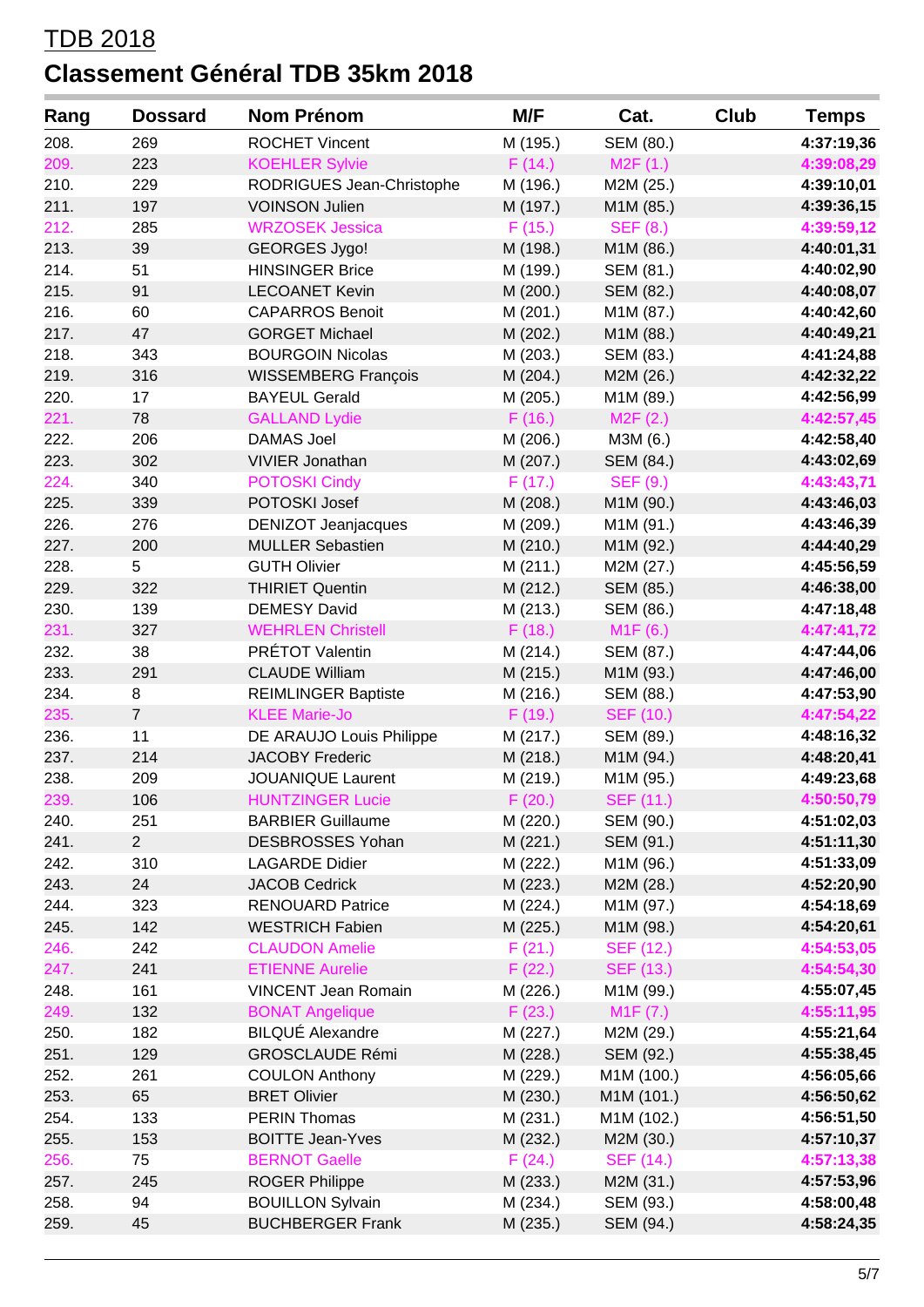| Rang | <b>Dossard</b> | <b>Nom Prénom</b>           | M/F      | Cat.                   | <b>Club</b> | <b>Temps</b> |
|------|----------------|-----------------------------|----------|------------------------|-------------|--------------|
| 260. | 46             | <b>KIRMANN Lionel</b>       | M (236.) | SEM (95.)              |             | 4:58:24,54   |
| 261. | 15             | <b>VILLEMIN Dominique</b>   | M (237.) | M2M (32.)              |             | 4:58:26,95   |
| 262. | 165            | <b>MARMEUSE Jean Claude</b> | M (238.) | M2M (33.)              |             | 4:58:43,14   |
| 263. | 342            | <b>ROITEL Emilie</b>        | F(25.)   | <b>SEF (15.)</b>       |             | 4:58:44,98   |
| 264. | 140            | <b>SACHERER Emilien</b>     | M (239.) | SEM (96.)              |             | 4:58:46,12   |
| 265. | 297            | <b>FORTERRE Fabien</b>      | M (240.) | SEM (97.)              |             | 5:00:06,97   |
| 266. | 137            | <b>SCHMIDT Carine</b>       | F(26.)   | M1F(8.)                |             | 5:00:16,01   |
| 267. | 272            | LEFEBVRE Sebastien          | M(241.)  | SEM (98.)              |             | 5:01:40,56   |
| 268. | 266            | LORANGE Jonathan            | M (242.) | SEM (99.)              |             | 5:01:40,75   |
| 269. | 62             | <b>STRUB Dominique</b>      | M (243.) | M1M (103.)             |             | 5:02:09,60   |
| 270. | 22             | <b>BERRUE Fanny</b>         | F(27.)   | M1F(9.)                |             | 5:02:32,60   |
| 271. | 326            | <b>ZUMSTEIN Karine</b>      | F(28.)   | M <sub>1</sub> F (10.) |             | 5:04:30,69   |
| 272. | 123            | <b>PIERRE Stephanie</b>     | F(29.)   | M1F (11.)              |             | 5:04:54,79   |
| 273. | 122            | <b>THIEBAUT Andre</b>       | M (244.) | M1M (104.)             |             | 5:04:55,31   |
| 274. | 59             | <b>HOLVECK Guillaume</b>    | M (245.) | M1M (105.)             |             | 5:05:56,35   |
| 275. | 76             | LEVEQUE Walter              | M (246.) | M1M (106.)             |             | 5:07:44,85   |
| 276. | 30             | <b>HERY Stephane</b>        | M (247.) | M1M (107.)             |             | 5:07:45,22   |
| 277. | 289            | <b>BERTIN Anthony</b>       | M (248.) | SEM (100.)             |             | 5:08:21,78   |
| 278. | 55             | <b>CABLE Dominique</b>      | M (249.) | M3M (7.)               |             | 5:09:01,49   |
| 279. | 86             | <b>ETIENNE Philippe</b>     | M (250.) | M3M (8.)               |             | 5:09:01,57   |
| 280. | 119            | <b>HEILIGENSTEIN Franck</b> | M (251.) | M1M (108.)             |             | 5:10:02,59   |
| 281. | 204            | <b>DUBOSCQ Frédéric</b>     | M (252.) | M1M (109.)             |             | 5:10:05,33   |
| 282. | 318            | <b>SCHMELTER Sophie</b>     | F(30.)   | M <sub>1</sub> F (12.) |             | 5:10:20,72   |
| 283. | 164            | <b>AUBERT Julien</b>        | M (253.) | SEM (101.)             |             | 5:11:10,62   |
| 284. | 244            | <b>ZIVANOVIC Linda</b>      | F(31.)   | SEF (16.)              |             | 5:11:21,84   |
| 285. | 160            | <b>REMY Philippe</b>        | M (254.) | M3M (9.)               |             | 5:12:00,24   |
| 286. | 330            | <b>WEBER Ludovic</b>        | M (255.) | SEM (102.)             |             | 5:12:14,96   |
| 287. | 144            | <b>WELSCH Julien</b>        | M (256.) | M1M (110.)             |             | 5:17:19,13   |
| 288. | 58             | <b>FAMIN Claude</b>         | M (257.) | M3M (10.)              |             | 5:20:58,32   |
| 289. | 173            | <b>RENAUD Angélique</b>     | F(32.)   | M <sub>1</sub> F (13.) |             | 5:20:58,56   |
| 290. | 288            | <b>SIMONIN Guy</b>          | M (258.) | M3M (11.)              |             | 5:21:18,25   |
| 291. | 9 <sup>°</sup> | <b>BOUCHARD Pascal</b>      | M (259.) | M2M (34.)              |             | 5:26:10,90   |
| 292. | 16             | <b>ROLLINI Emmanuelle</b>   | F(33.)   | M <sub>1</sub> F (14.) |             | 5:26:11,37   |
| 293. | 216            | <b>CAQUOT Philippe</b>      | M (260.) | M2M (35.)              |             | 5:32:11,78   |
| 294. | 179            | <b>BRIARD Stephanie</b>     | F(34.)   | SEF (17.)              |             | 5:34:07,08   |
| 295. | 184            | <b>THOMAS Franck</b>        | M (261.) | M2M (36.)              |             | 5:34:07,47   |
| 296. | 210            | <b>GROSJEAN Cedric</b>      | M (262.) | M1M (111.)             |             | 5:34:08,58   |
| 297. | 185            | <b>VAZQUEZ Manuel</b>       | M (263.) | M2M (37.)              |             | 5:34:08,90   |
| 298. | 253            | <b>SORNAY Michael</b>       | M (264.) | M1M (112.)             |             | 5:34:09,75   |
| 299. | 270            | <b>LOCATELLI Isabelle</b>   | F(35.)   | M2F(3.)                |             | 5:34:11,68   |
| 300. | 152            | <b>GADAUT Gregory</b>       | M (265.) | M1M (113.)             |             | 5:37:14,60   |
| 301. | 77             | WEISSLINGER Jean-Marc       | M (266.) | M3M (12.)              |             | 5:40:59,68   |
| 302. | 33             | <b>BALLABEN Manu</b>        | M (267.) | M2M (38.)              |             | 5:42:13,45   |
| 303. | 126            | <b>BERRARD Celine</b>       | F(36.)   | M <sub>1</sub> F (15.) |             | 5:49:43,39   |
| 304. | 125            | <b>MICAN Arnaud</b>         | M (268.) | SEM (103.)             |             | 5:49:43,80   |
| 305. | 35             | <b>FAVI Hans</b>            | M (269.) | SEM (104.)             |             | 5:49:44,17   |
| 306. | 299            | <b>MICHEL Patrick</b>       | M (270.) | M2M (39.)              |             | 5:53:35,31   |
| 307. | 301            | <b>HILD Benjamin</b>        | M(271.)  | SEM (105.)             |             | 5:53:36,33   |
| 308. | 116            | <b>HEYSER Manuelle</b>      | F(37.)   | M2F(4.)                |             | 5:59:04,34   |
| 309. | 282            | <b>LEVEQUE Gaelle</b>       | F(38.)   | <b>SEF (18.)</b>       |             | 6:01:09,64   |
| 310. | 264            | ACCOU Johan                 | M (272.) | SEM (106.)             |             | 6:01:10,54   |
| 311. | 293            | <b>GARA Jean Pascal</b>     | M (273.) | M1M (114.)             |             | 6:01:40,27   |
|      |                |                             |          |                        |             |              |